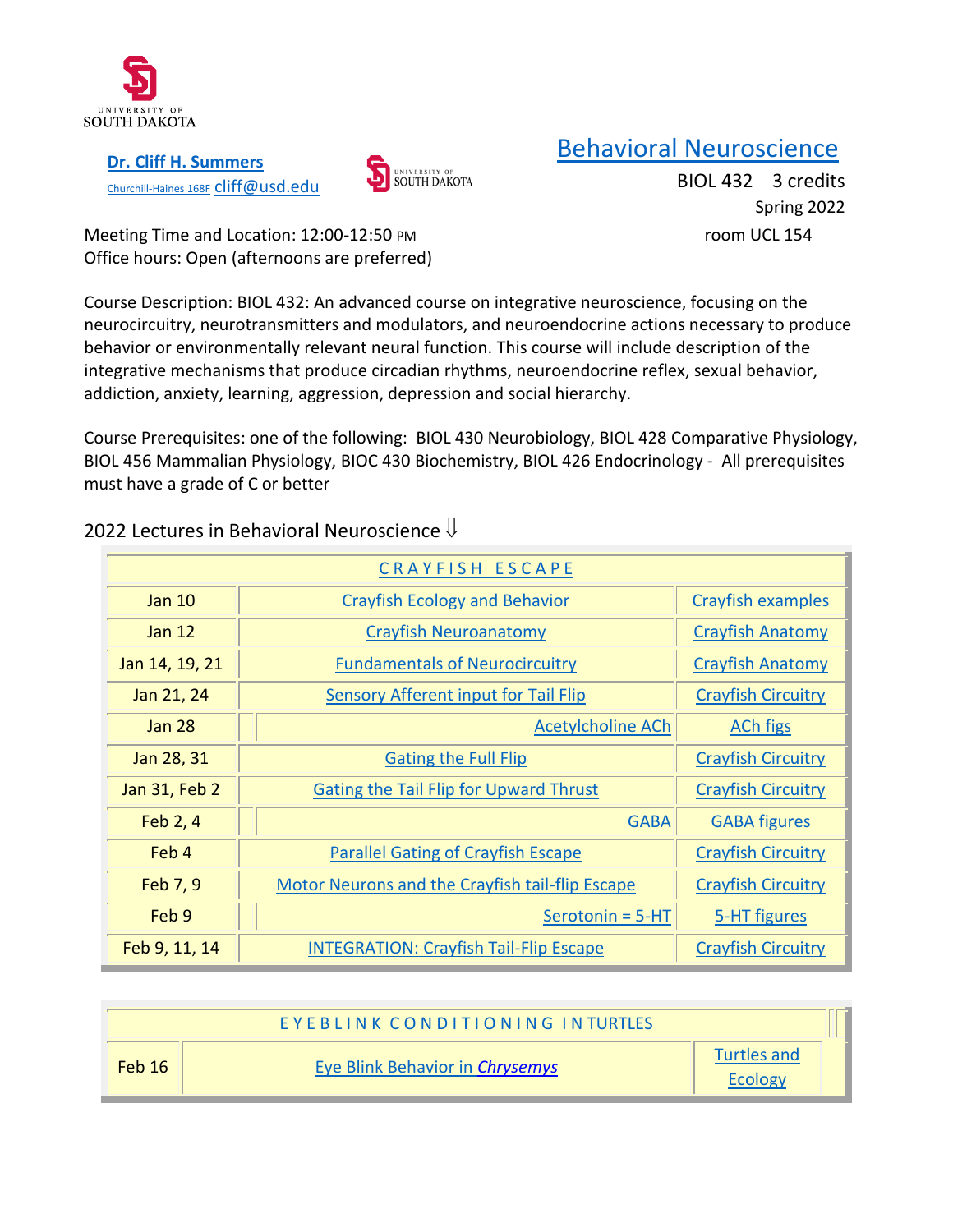

| <b>Feb 16</b>       | <b>Afferent Path in Turtles</b>                               | circuitry                          |
|---------------------|---------------------------------------------------------------|------------------------------------|
| Feb 16,<br>23       | <b>Glutamate (Glu): Excitatory Transmission</b>               | <b>Glutamate</b><br><b>Figures</b> |
| Feb <sub>23</sub>   | <b>Turtle Eyeblink Efferent Motor Output</b>                  | <b>Eyblink circuitry</b>           |
|                     | Acetylcholine (ACh)                                           | <b>ACh Figures</b>                 |
| $Feb$ 23            | <b>Neuromuscular Function</b>                                 |                                    |
| Feb 23,<br>25, 28   | <b>Brain Derived Neurotrophic Factor (BDNF)</b>               | <b>BDNF Figures</b>                |
| Feb 28,<br>Mar 2, 4 | In vitro Classical Conditioning of Eyeblink Reflex in Turtles | In vitro circuit<br>diagrams       |

| <b>FEAR CONDITIONING</b> |                                                                       |                             |  |  |
|--------------------------|-----------------------------------------------------------------------|-----------------------------|--|--|
| Mar 7, 9                 | <b>Fear and Fear Behaviors</b>                                        | examples                    |  |  |
| Mar 9, 11, 21,<br>23     | <b>Afferent Pathways (CS) for Fear Association Learning</b>           | circuitry                   |  |  |
| Mar 23, 25, 28           | Amygdala                                                              | <b>Amygdalar circuitry</b>  |  |  |
| Mar 28, 30 Apr<br>1      | <b>Fear Conditioning</b>                                              | circuitry                   |  |  |
| Apr 4, 6                 | <b>BDNF</b>                                                           | <b>Amygdalar circuitry</b>  |  |  |
| Apr 8                    | <b>Afferent Shock (US) Pathway</b>                                    | afferent shock<br>circuitry |  |  |
| Apr 11                   | Substance P                                                           | <b>SP</b> figs              |  |  |
| Apr 13                   | <b>Efferent Output</b>                                                | circuitry                   |  |  |
|                          | <b>Acetylcholine (ACh)</b>                                            | <b>ACh figs</b>             |  |  |
| Apr 20                   | <b>Neuromuscular Production of Fear Potentiated</b><br><b>Startle</b> | circuitry                   |  |  |
| Apr 22-29                | <b>Integrated Behavior: Fear Conditioned Startle</b>                  | <b>Fear circuitry</b>       |  |  |

Course Requirements: 3 drawings of complete neurocircuitry must be made These include one each for:

- 1. Simple Behavioral Circuitry
- 2. Moderately Complex Behavioral Circuitry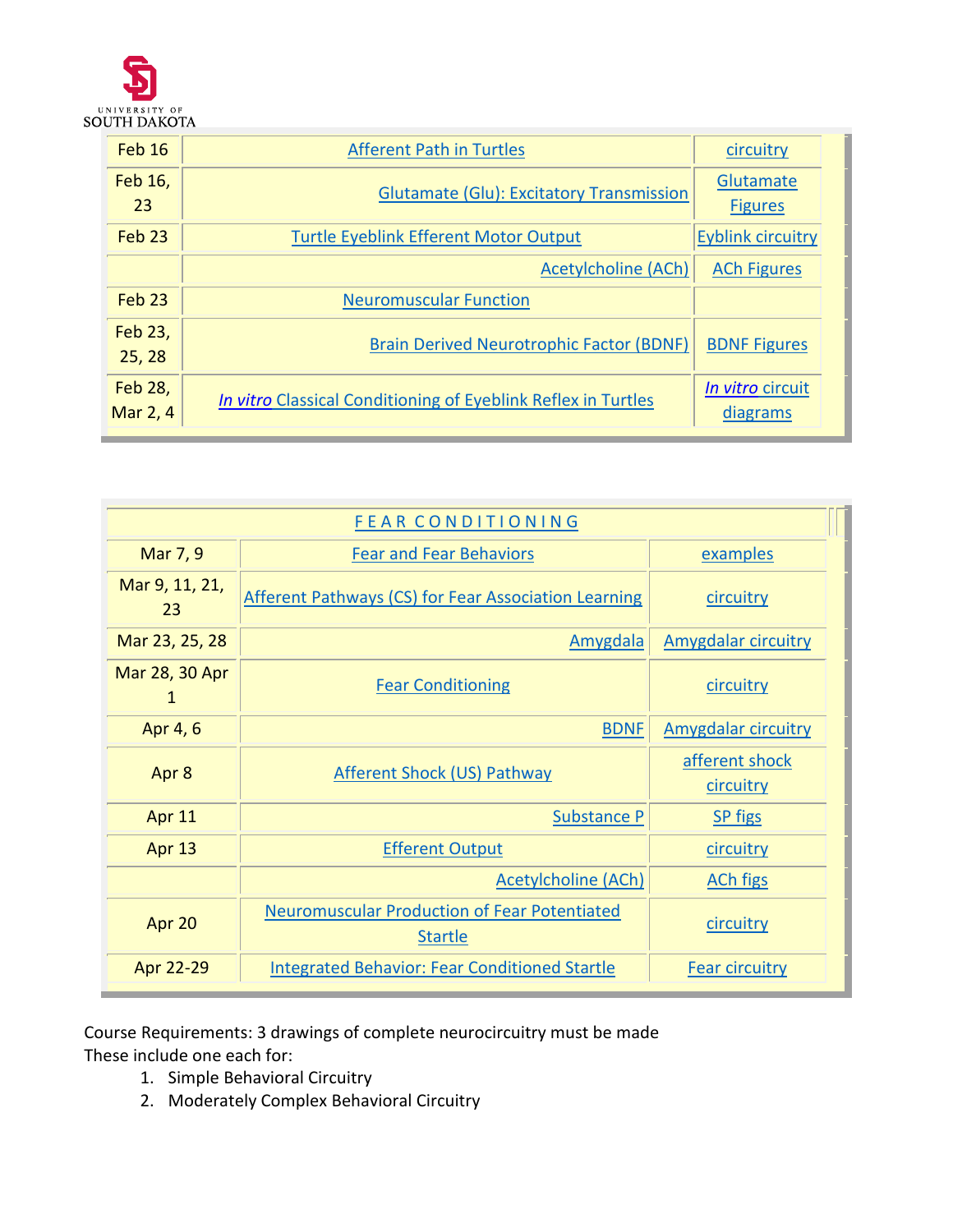

#### 3. Complex Behavioral Circuitry

Each drawing must include:

### Drawing a Neural Circuit

1. Cells

a. Neurons must look like neurons

i. contain soma, axon, and bouton (terminal)

ii. round soma

1) large enough to show  $2^{nd}$  messengers

- 2) large enough to depict molecular mechanisms (DNA + gene expression)
- 3) scale is not important for drawings
- 4) dendrites are optional
	- a) but sometimes necessary

iii. long axon

1) with some internal space

iv. roughly triangular, **directional** bouton/terminal/synapse

- 1) large enough to show presynaptic molecular mechanisms
	- 2) include tripartite elements (astrocytes) at least once
- b. Astrocytes should look like stars

c. other cells should appear as they do in life (round, cuboidal etc)

#### 2. Brain regions

a. Brain regions contain

i. nuclei and neuropil

b. nuclei contain cell bodies

i. axons project to other nuclei or brain regions

- 1) projection axons
- 2) and connect to neurons in those brain regions
- 3) synapses in neuropil is optional for drawings

#### a) but sometimes necessary

ii. axons of interneurons or local neurons

1) stay within a nucleus or brain region

2) synapses of interneurons are also local

c. brain regions or nuclei must be drawn as entities that contain neurons

i. a single neuron may not be used to represent a nucleus

ii. a single neuron may not be used to represent a brain region

3. Neural Circuits

a. contain at least 3 kinds of neurons

i. sensory neurons

1) usually afferent

a) toward the central nervous system (CNS)

- ii. gating or integrating neurons
- iii. motor neurons

1) usually efferent

a) away from the CNS

b. the smallest circuit is 3 neurons

i. each of your drawings will have many more than 3

- ii. must complete the entire circuit
- c. neurons within the circuit must actually connect
	- i. ie. they must have synapses
	- ii. never draw a neuron that has no synapse
- d. use natural anatomy to orient your drawings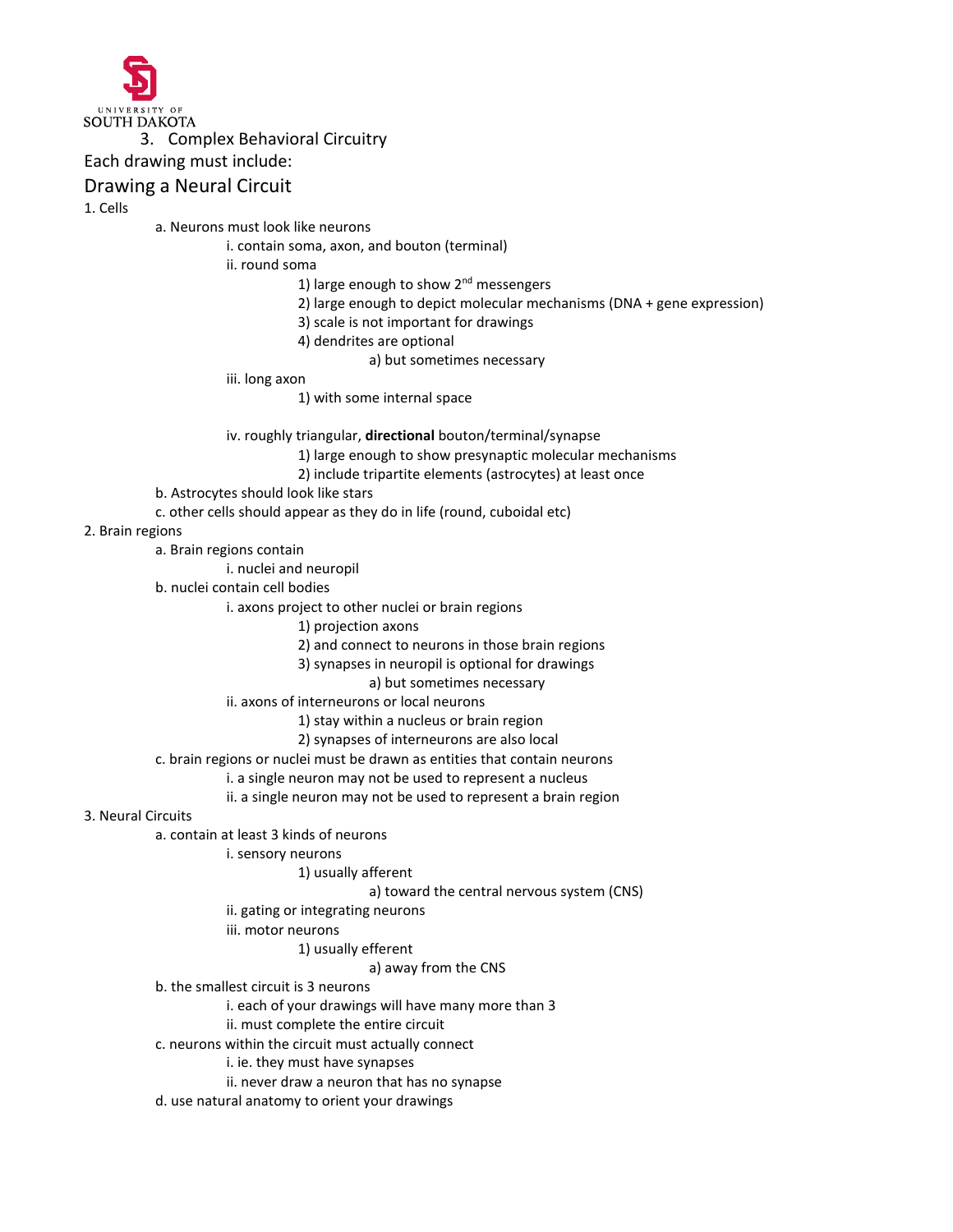

 i. but don't let scale limit the most important elements ii. scale is not required or useful!

- 5. Rules for your drawing
	- a. must be on a single 8.5 X 11" sheet of white paper
	- b. put your name on somewhere
	- c. no figure legends
	- d. everything must be labeled
		- i. but NO other text
	- e. no expanded views or blow-ups
- 6. Purpose of the drawing
	- a. when you are finished you should have a visual representation of the machinery necessary to drive a particular behavior
	- b. from this drawing the behavior should be instantly recognizable to anyone with a knowledge of neurocircuitry and behavior

Course Goals: To produce integrative knowledge of the neuroanatomy, integrated neurocircuitry, neurochemistry, cell signaling, molecular biology, and behavioral consequences of 3 unique behaviors. This will include behaviors and circuits that are easy to understand (Simple Circuitry), moderately difficult to understand (Moderately Complex Behavioral Circuitry), and very difficult to understand (Complex Behavioral Circuitry)

Student Learning Outcomes: The students learn integrative neuroscience.

- 1. To integrate information from lectures on sensory neurons, sensory receptor organs, Gating or integrative neurons, Motor neurons, neuromuscular junctions, synapses, neurotransmitters, transmitter receptor systems, 2<sup>nd</sup> messengers, appropriate DNA – promoters, transcription factors, and genes, and molecular mechanisms that promote changes in behavior and learning
- 2. To use that integrated information to produce a visual representation of the information
- 3. To use that information to discuss specific matters of neural function, molecular function, behavior, and learning

Evaluation Procedures: Each drawing will be graded based on a rubric that includes detailed analysis of

- 1. Sensory neurons, sensory receptor organs, synapses, neurotransmitters, transmitter receptor systems, 2<sup>nd</sup> messengers, appropriate DNA – promoters, transcription factors, and genes, and molecular mechanisms that promote changes in behavior an learning
- 2. Gating or integrative neurons, synapses, neurotransmitters, transmitter receptor systems, 2<sup>nd</sup> messengers, appropriate DNA – promoters, transcription factors, and genes, and molecular mechanisms that promote changes in behavior an learning
- 3. Motor neurons, neuromuscular junctions, neurotransmitters, transmitter receptor systems, 2<sup>nd</sup> messengers, appropriate DNA – promoters, transcription factors, and genes, and muscle systems that create changes in behavior

Each drawing is worth 100 points

The average of 3 drawings is your final score: 90% or greater  $= A$ 

 $80 - 89% = B$  $70 - 79% = C$  $60 - 69% = D$ Below 60% = F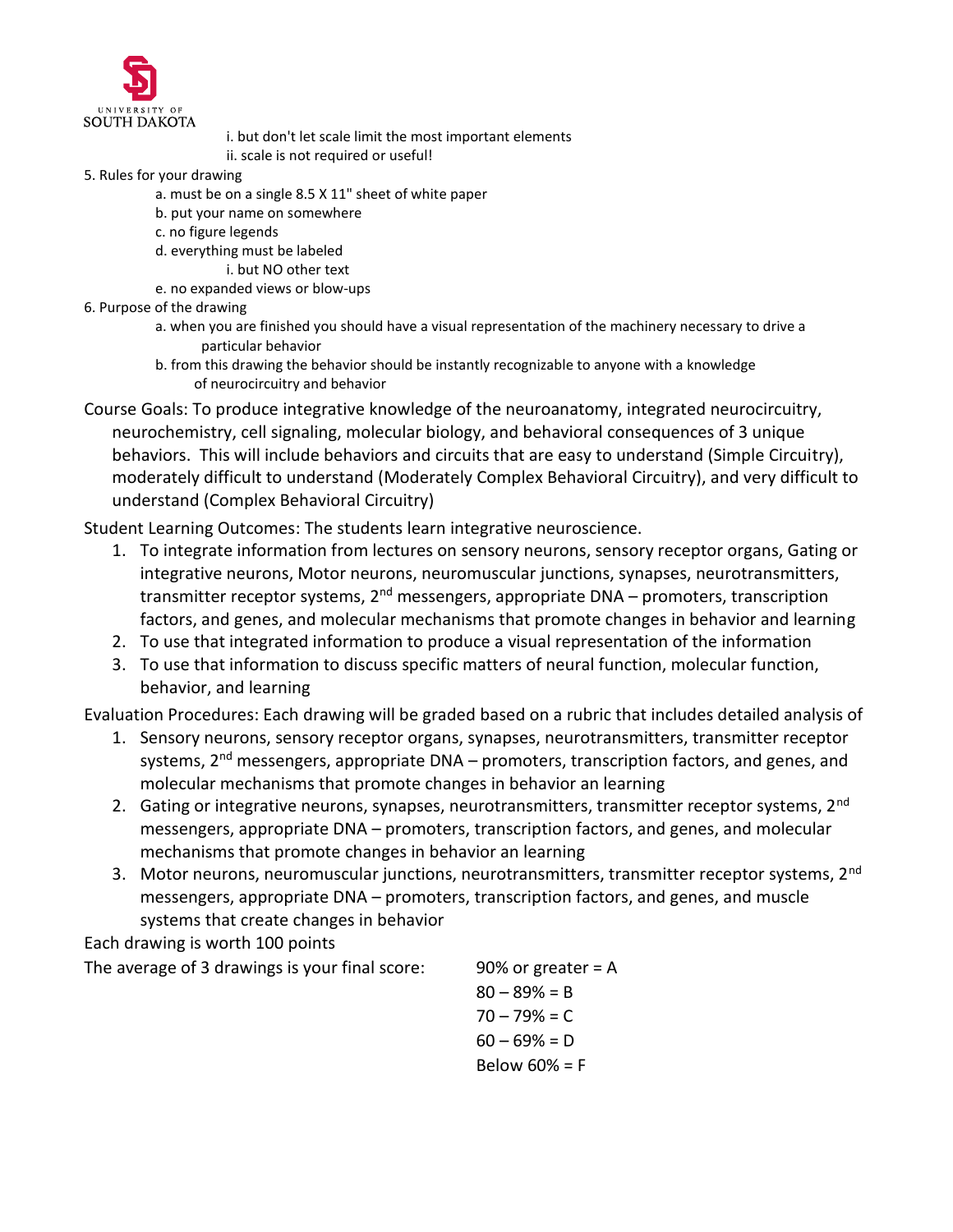

The College of Arts and Sciences considers plagiarism, cheating, and other forms of academic dishonesty inimical to the objectives of higher education. The College supports the imposition of penalties on students who engage in academic dishonesty, as defined in the "Conduct" section of the University of South Dakota Student Handbook.

No credit can be given for a dishonest assignment. A student found to have engaged in any form of academic dishonesty may, at the discretion of the instructor, be:

- a. Given a zero for that assignment.
- b. Allowed to rewrite and resubmit the assignment for credit.
- c. Assigned a reduced grade for the course.
- d. Dropped from the course.
- e. Failed in the course.

## **Freedom in Learning**

Under Board of Regents and University policy, student academic performance may be evaluated solely on an academic basis, not on opinions or conduct in matters unrelated to academic standards. Students should be free to take reasoned exception to the data or views offered in any course of study and to reserve judgment about matters of opinion, but they are responsible for learning the content of any course of study for which they are enrolled. Students who believe that an academic evaluation reflects prejudiced or capricious consideration of student opinions or conduct unrelated to academic standards should contact the dean of the college or school that offers the class to initiate a review of the evaluation.

## **Disability Accommodation**

Any student who feels s/he may need academic accommodations or access accommodations based on the impact of a documented disability should contact and register with Disability Services during the first week of class or as soon as possible after the diagnosis of a disability. Disability Services is the official office to assist students through the process of disability verification and coordination of appropriate and reasonable accommodations. Students currently registered with Disability Services must obtain a new accommodation memo each semester.

Please note: if your home institution is not the University of South Dakota but one of the other South Dakota Board of Regents institutions (e.g., SDSU, SDSMT, BHSU, NSU, DSU), you should work with the disability services coordinator at your home institution.

Disability Services, The Commons Room 116 (605) 658-3745 Web Site: [www.usd.edu/ds](http://www.usd.edu/ds)  Email: [disabilityservices@usd.edu](mailto:disabilityservices@usd.edu)